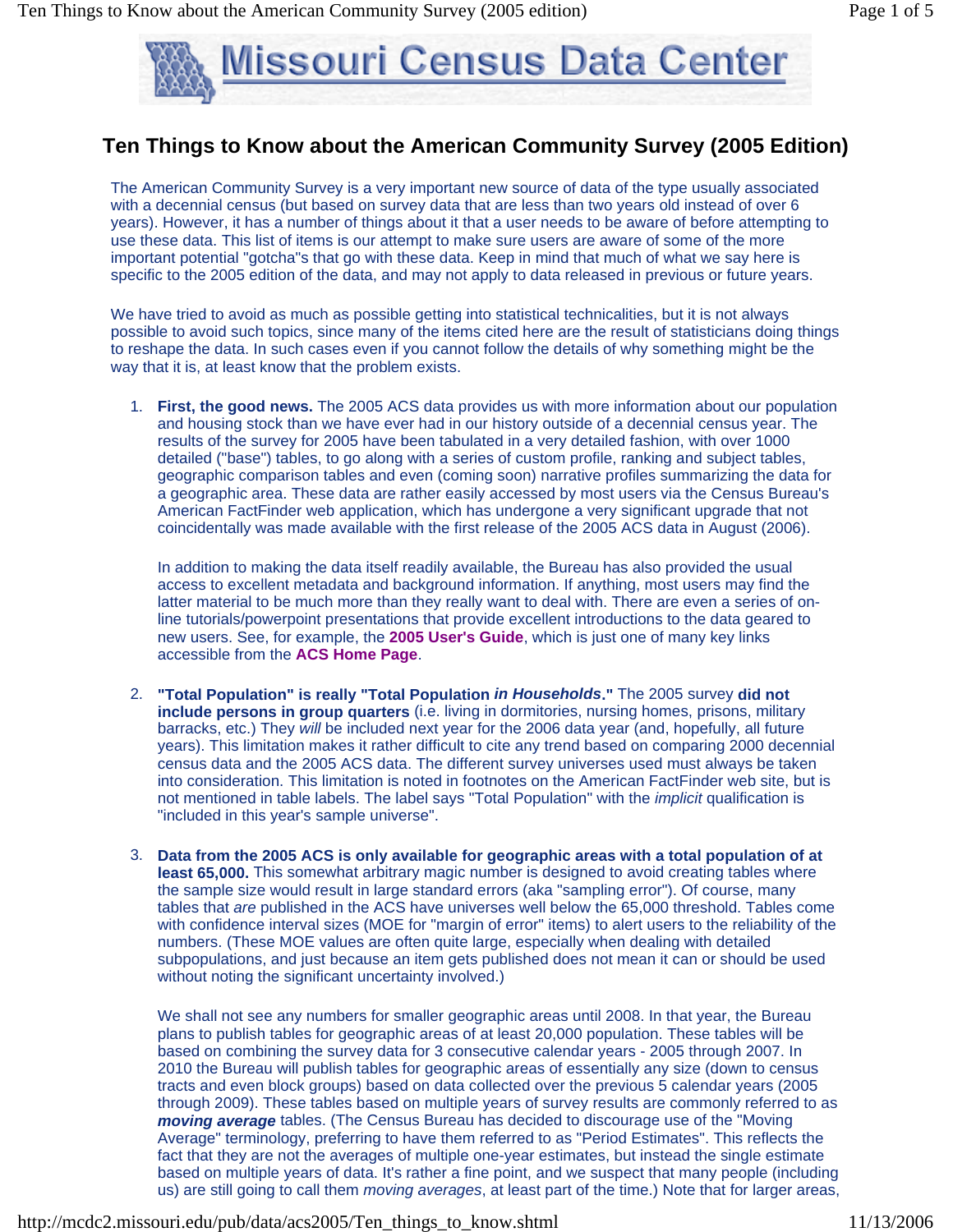Ten Things to Know about the American Community Survey (2005 edition) Page 2 of 5

you will be able to choose from different sets of tables starting in 2008. For example, in 2010 there will be 3 sets of data for Boone county, MO (over 65,000 population):

- **single-year** tables based on just the 2009 surveys.
- **3-year period estimate** tables based on survey data for 2007 through 2009
- **5-year period estimate** tables based on survey data for 2005 through 2009.

The tradeoff will be between larger sample size vs more current data. Which, if any, of these will come to be considered the "official" tables for the area remains to be determined.

4. **The ACS is about characteristics of the population, not the size.** If you are looking forward to getting new and improved data regarding the *number* of hispanics (or African Americans, or foreign born persons, or poor persons, etc.) living in your state or metropolitan area, or city or county don't get your hopes up. **The ACS does not provide any new data regarding the** *counts* **of persons or households.** This is because the Census Bureau does not weight ACS survey returns the way they do with decennial census surveys. In the decennial census, the Bureau assigns weights based upon their master address list which is assumed to be definitive and complete. This is not the case with the MAF (Master Address File) used for the ACS. While an initial weight may be assigned based on the number of households found in an area on the MAF, the person record weights are adjusted so that total population counts at the county level by certain age, race, gender and hispanic cohorts will match numbers published in the Bureau's detailed county-level demographic estimates. The result is that the number of cases (persons) in a table is really just a reflection of those estimates, and the data collected in the ACS simply controls the apportioning of those cases (total persons in households, households with hispanic head, total males living in households, etc.) based on characteristics. So the ACS may tell us **what portion** of African Americans are classified as living in poverty in a county, but the actual number of such persons is the result of applying that *portion* to the *number* of African Americans that are estimated (some would say "guesstimated") in the Bureau's estimates program.

(To make matters worse, the Bureau also adjusts the weights at the household level separate from the weights for persons. But that's a separate issue.)

5. **Income as reported on the ACS is not compatible with income reported in the decennial census.** This is a surprising, rather frustrating and unintended result that the Bureau does not yet fully understand. It has to do with how the questions regarding income are asked on the two survey instruments. The decennial survey asks a person about their income in the previous calendar year, while the ACS survey asks about income in the previous 12 months. Everything gets adjusted for inflation, but when the Bureau looks at test results they have strong evidence indicating that income reported with the ACS version of the question is consistenly lower (by about 4.4% nationwide and 5.2% in Missouri). See the Bureau's rather readable **13-page paper** (pdf document) about this issue by Nelson, Welniak and Posey. The bottom line is that the official Bureau stance is that users should "exercise caution" when trying to do trend anlaysis regarding income or poverty measures using the decennial census vs. the ACS data. It should be noted that when the Bureau did a press conference on the day that the income data were released from the 2005 ACS, all of the economic data trends that they cited were based on the data from the Current Population Survey (which coincidentally were released on the very same day) and **not from the ACS**.

This has caused considerable grief among journalists and other data analysts who were chomping at the bit to publish articles regarding trends related to these hot topics, only to be told (somewhat belatedly) that they should probably not do it (that is what "exercise caution" really means in this context) since the data were not truly comparable.

The income comparability problem is just one rather dramatic instance of an item being collected in the ACS that has issues of comparability with the same subject area as measured in the decennial census. For a good summary of such issues we recommend **Census 2000 And ACS 2005 Comparison Issues** prepared by the New York State Data Center (August, 2006).

6. **The 2005 ACS tables contain suppressed data.** Users of decennial census data who have been around long enough to remember the problems we had with the 1970 and 1980 summary data sets because of data suppression will be disappointed to find out data suppression is back for the ACS. It happens at the base table level for the 1 and 3-year data products (but will *not* be done for the 5 year data, to be released for all geographic areas starting in 2010). The Bureau applies what they refer to as their "Data Release Rules" to the base tables in order to protect us from tables "whose reliability is unacceptable". These rules are described in one of the Bureau's methodology papers (see http://www.census.gov/acs/www/Downloads/tp67.pdf if you are not put off by discussions that include references to coefficients of variation and medians.) Some of us are not impressed with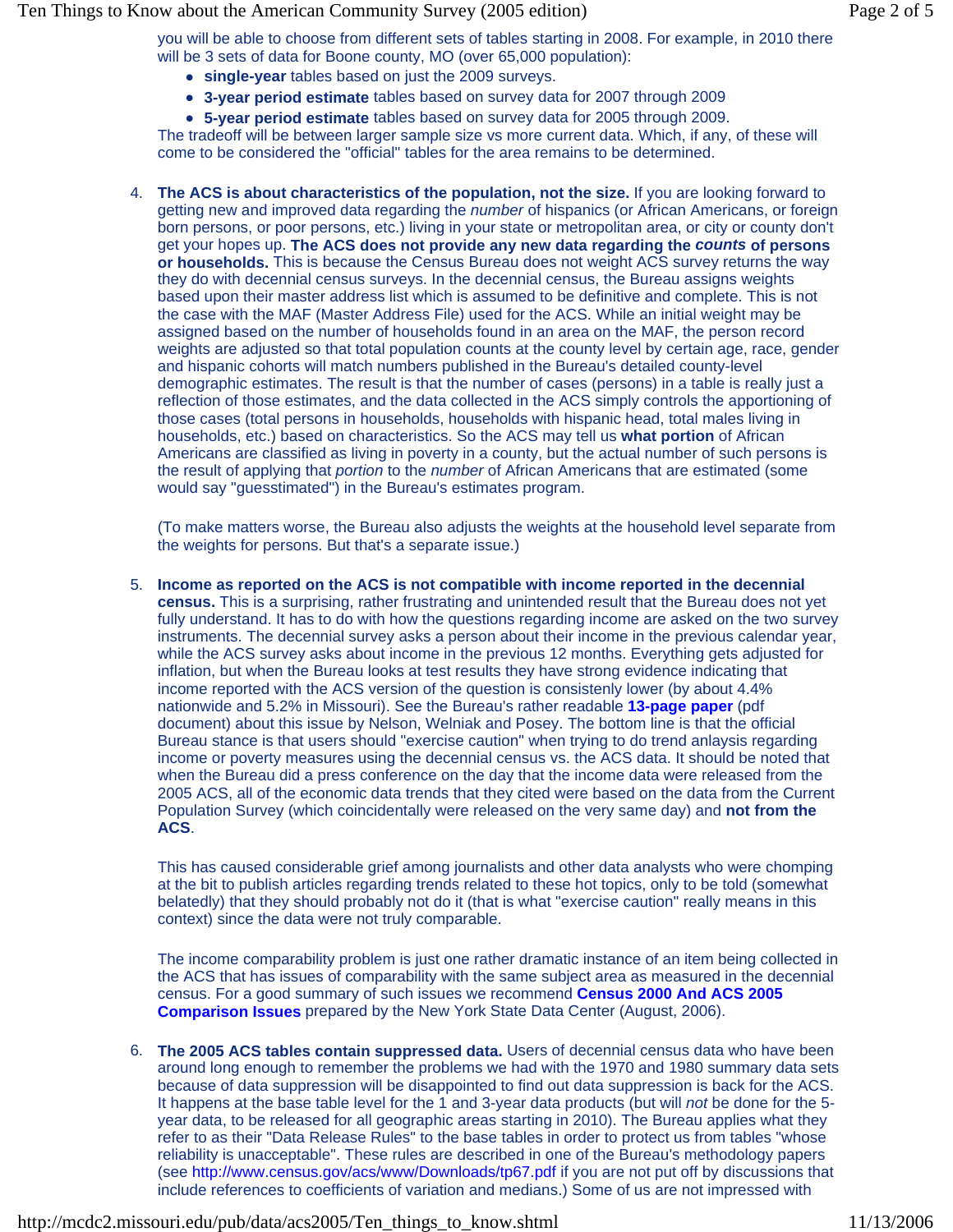## Ten Things to Know about the American Community Survey (2005 edition) Page 3 of 5

these rules, which seem somewhat arbitrary and which suppress entire tables rather than just the unreliable cells within the tables (and, conversely, allow the publishing of very unreliable cells within tables whose overall reliabilty is deemed acceptable). We'll not go into the gorey details here. But we do want to warn users about some of the unfortunate consequences of this approach by citing an example. Base Table **B17010** deals with the poverty status of families. It breaks the data down by type of family and presence of related children. The table has 41 cells in it. Many of these cells pertain to rather uncommonly-occurring categories such as "Non family, male-headed family households with no related children < 18". Because of this detail, and because the Bureau's algorithm for suppressing tables is designed to protect us from tables with small cell counts, this table winds up being suppressed for 4 of the 16 Missouri counties for which we have ACS data for 2005. The way this is *supposed* to work is that when a table is too detailed like this, then there will be a comparable "C" table with less detail. But there is no table C17010. So, you might think that at least we can go to the Economic Profile table (D03), which has an item telling us what percentage of all families in an area are below the poverty line. But it turns out that the Bureau does not go back to the original data to generate the profiles, but instead just derives/copies them from the base tables. This results in a missing value for the "Percent Poor Families" item on the economic profile for Cape Girardeau county, MO. This, in spite of the fact that there are almost 19,000 family households in that county. And in the very same profile a poverty estimate appears for "Related Children < 5 Years", even though the number of children under 5 in the county is less than 4,000.

- 7. **The ACS collects data for all 12 months of the year, not for just a single point in time.** The decennial census takes a snapshot of the population and housing stock based on a single day - April 1 of the decennial year. But ACS surveys are distributed year-round, so we have January data and December data. This can be a key factor in interpreting differences in data between the Census and the ACS. Especially so in areas that have seasonal populations, such as resort areas or college towns. In the decennial census you are counted where you are residing on April 1 (with a very few exceptions, such as a person who was on a trip that day and fills out the form when they get back home.) With ACS it is more complicated; where you get counted is based on where you reside when you get the survey (unless you are only staying there "temporarily", defined as less than 2 months). This *should* mean increased populations for places like Lake of the Ozarks (resort area with a large summer-only population) and lower populations for places like Lawrence, KS (college town, where most students are there on April 1 but not in the summer when many will be away for more than 2 months.) However, since the population counts are then "adjusted" so that they sum to the numbers from the estimates program (which are all anchored by the census counts, which are single-point-in-time based), maybe not. It may wind up affecting the characterstics (educational attainment goes down in Lawrence) without affecting the actual head counts.
- 8. **Data products** for the ACS are (as mentioned in item 1, above) are numerous. They include:
	- "Base tables" (aka "Detailed Tables") that are the usual kinds of summary tables that users of decennial census SF's (Summary Files) are used to. All the data in the other table types can be derived from the information in these tables. These tables have a naming scheme that consists of up to 4 parts. The first lettef of the table ID is either a B or a C; a C table is a collapsed version of a B table with the corresponding table-code. So tables B13008 and C13008 contain similar data (women who gave birth in the last year by marital status and foreign born status). The more detailed B table provides a breakdown of the foreign born category by U.S. citizenship status. There will be instances when data will be suppressed in the B tables but *will* be available for the less detailed C table. Each base table is identified by a 5-digit number with leading zeroes, with the first 2 digits of the code corresponding to a topic. E.g. tables in the 02 series are about race, while tables numbered 15xxx have to do with educational attainment. Some tables have alpha suffixes as part if their IDs. Alpha suffix codes A through I used to indicate that the table has a special race/hispanic subpopulation. Thus table B05003 and B05003A contain similar data but the former is a summary of the total population, while the latter is for the "White Alone" subpopulation. A few tables have a "PR" suffix; these are tables that are specific to Puerto Rico. These will have the same root Table-ID as the corresponding table for U.S. geography. For example, tables B05001 and B05001PR have similar data, with the former available for all U.S. geographies and the latter just for Puerto Rico geographic entities.
	- Profile tables are special extracts based upon the base tables. These tables are much smaller and are used to provide good overviews of an area. There are 4 of them, referenced by codes DP01 through DP04 which correspond to the descriptive titles:

**DP01**: General demographic summary {age, sex, race, hispanic, etc.)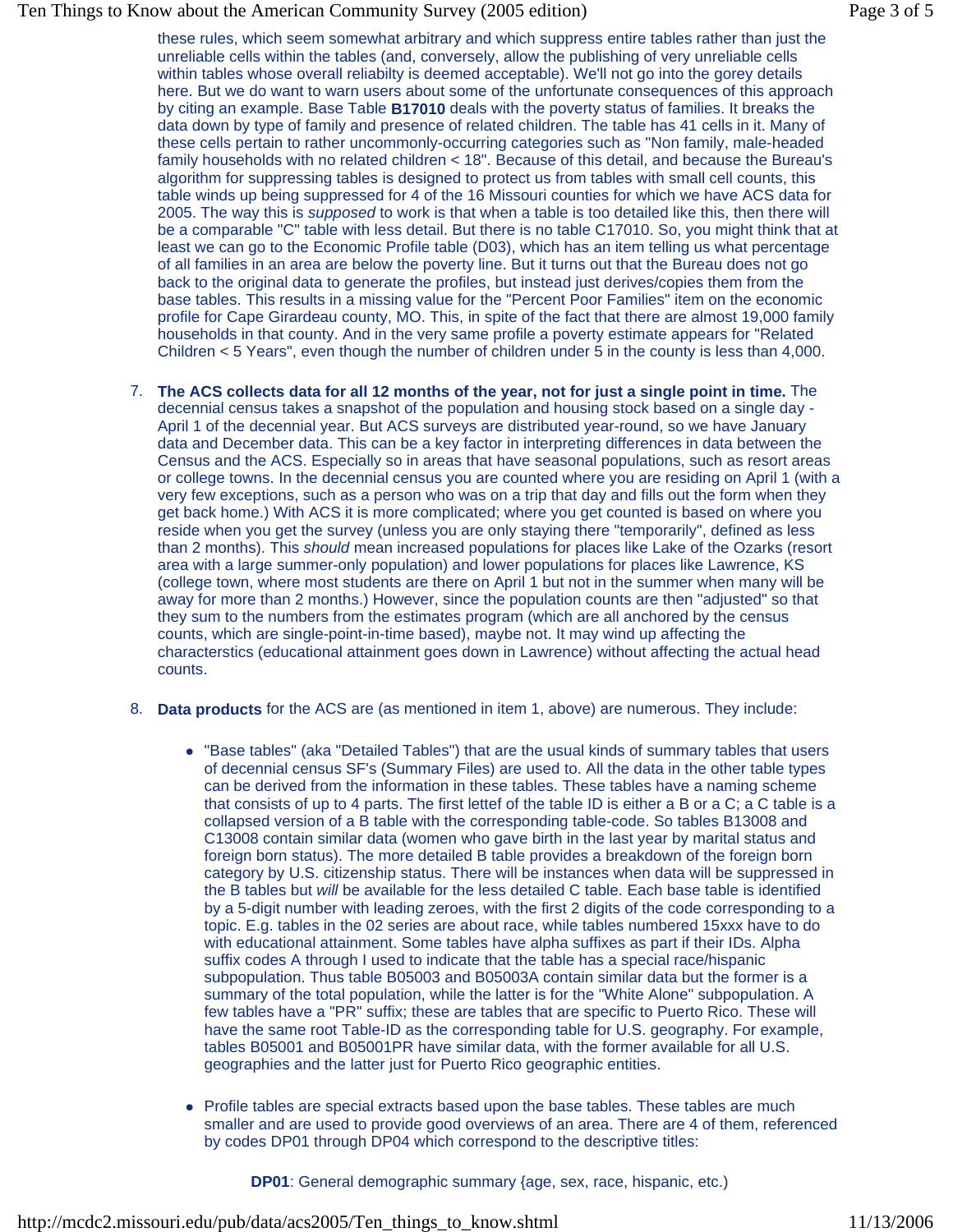**DP02**: Social profile (education, merital status, fertility, etc.) **DP03**: Economic profile (income, poverty status, employment status, etc.) **DP04**: Housing profile (Housing values, tenure, units in structure, etc.)

- Ranking and Subject tables accessible from American FactFinder.
- PUMS files. These for users who want to "roll their own" data tables/analyses. See the next item.

The data products are being (or were) released in *waves* over the late summer and early fall of 2006. As of mid-September Waves 1 and 2 have been released, covering subjects in the first 3 DP categories. The housing data are to be released the first week of October; the Narrative Profile data products along with some more etailed data regarding population subgroups are due in November.

9. **PUMS data included in ACS products.** The Public Use Microdata Sample data allows users to have access to a 1% sample of ACS surveys. This represents about 40% of the available data, since the overall ACS sample is about 1-in-40 or 2.5% of all households within a given year. Researchers who are comfortable with the statistical aspects of analyzing such data, typically with a commercial statistical software package such as SAS or SPSS, can create their own custom tables. The smallest unit of geogrpaphy on these files is the PUMA, or Public Use MicroSample Area -- the same units identified on the 2000 Census PUMS files. (See much more about PUMAs in the next item.) Care must be taken when using PUMS files because of the small sample size.

The MCDC has a complete collection of the ACS PUMS data, which is kept in its own separate data directory ("filetype") called *acspums*. This directory contains such files for multiple years. These datasets are basically just copies of the datasets as released by the Census Bureau; we did not have to convert them.

- 10. **The PUMA (Public Use Microdata Area) level geography lets you map and analyze data for your entire state.** One of the things people are used to doing with data from the Census Bureau is creating thematic maps or summary reports that show spatial distributions of data within their state or region. This sort of thing is not generally doable with the ACS data (at least not yet) because of the limited geography available (e.g., you cannot do a state-wide map or report by county because many or most of the counties have no published data as yet). There are two levels of geography where the data at these levels is available for all areas, covering the state; they are Congressional Districts and PUMA's. The former tend to be too large for mapping purposes, while the latter are considerably smaller and hence better suited for a mapping application. Users who are not familiar with PUMA's may find it worth their while to become more familiar; they're not just for stat geeks any more. To learn more, you can start with a set of pdf-file base maps accessible from the Bureau's web site at **http://www.census.gov/geo/www/maps/puma5pct.htm**. From this index page choose your state. When you get to the pdf document be sure to note that the **first page is an** *index page* that displays entities called "Super PUMAs". These are *not* the PUMA's you want. The PUMAs you *do* want are sometimes referred to a "5% PUMAs" because they were the geography used on the 5% Sample PUMS files in 2000, whereas the Super-PUMAs (also known as "1% PUMAs") were the ones used on the 1% PUMS files in 2000. The key to using these maps is to understand that the (5%) PUMAs nest within the Super-PUMAs and these pdf files have, following the initial state-level Super-PUMA overview map, 1 or more inset maps showing more detail for metropolitan areas within the state, and then **one page for each super-puma** showing the boundaries of the 5% PUMAs. The maps also show relevant place and county boundaries to help you see what geographic areas correspond to the PUMAs. For example, look at the 3rd page of the pdf file for Colorado (**http://ftp2.census.gov/geo/maps/puma/puma2k/co\_puma5.pdf**). You can see from this page that **PUMA 00101** (these codes are unique within state, of course) is comprised of a series of rural counties in the northwestern corner of the state, and going across the northerm border as far east as Larimer county. We see that the PUMA is made up of 5 complete counties (Moffat, Rio Blanco, Garfield, Routt and Jackson) as well as parts of Mesa and Larimer. Sometimes it can get more than a bit tricky trying to decipher the county and PUMA boundaries on these maps to make sure you know exactly what areas a PUMA covers. A more precise and (once you get over the initial shock) easy way of seeing the relationships of PUMAs to other geographic entities, such as counties, is using the MCDC's **MABLE/Geocorr** web application. For example, we invoked the application and specified that we wanted:
	- **Colorado** as the state to process (from thje first select list on the page).